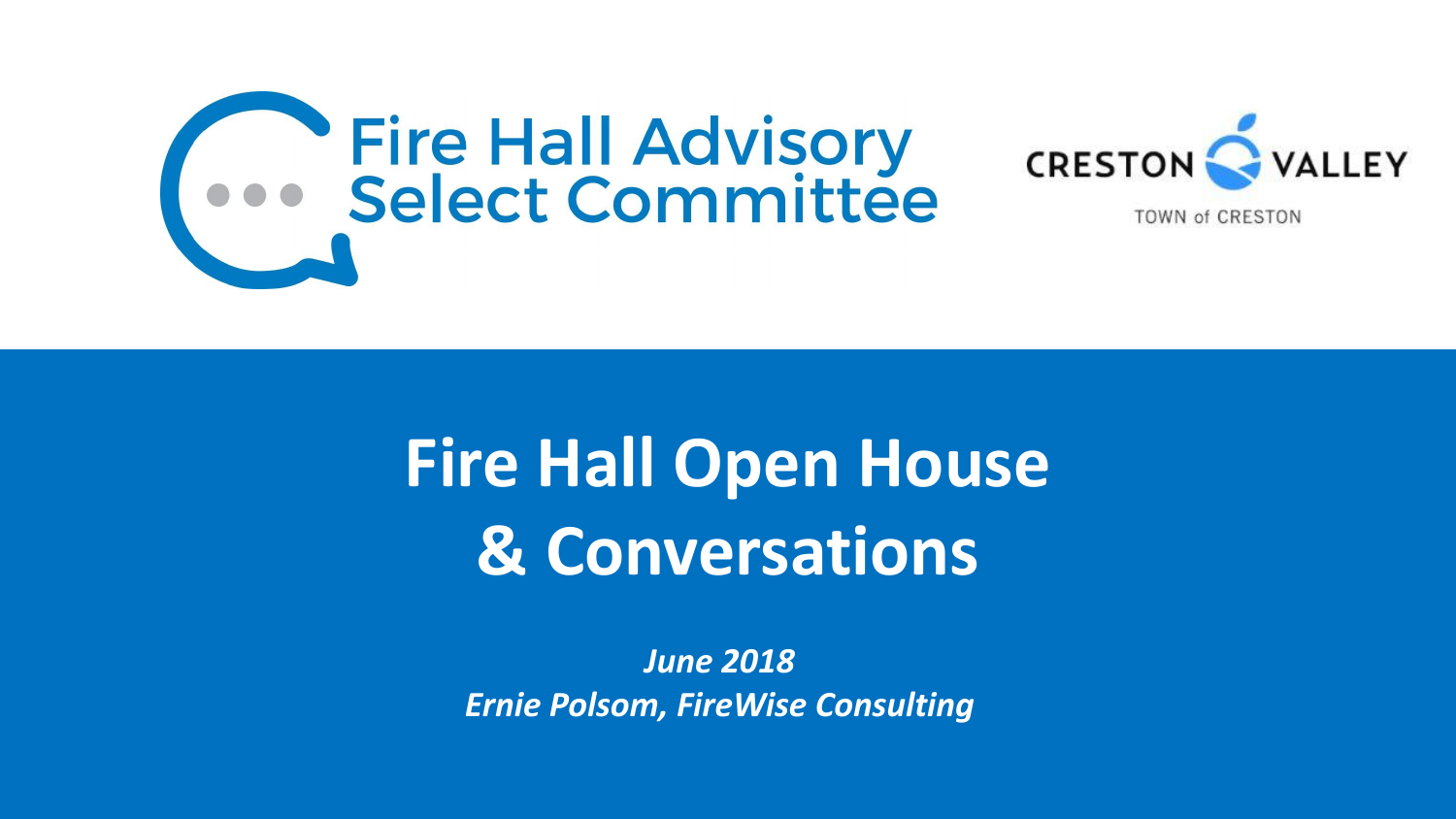### **Background**



- Continue the process of consultation
- Continue the act of listening
- Inform to achieve better understanding
- Replace misunderstanding with factual information
- Next in a series of formal engagements with residents
- Work toward a community-based resolution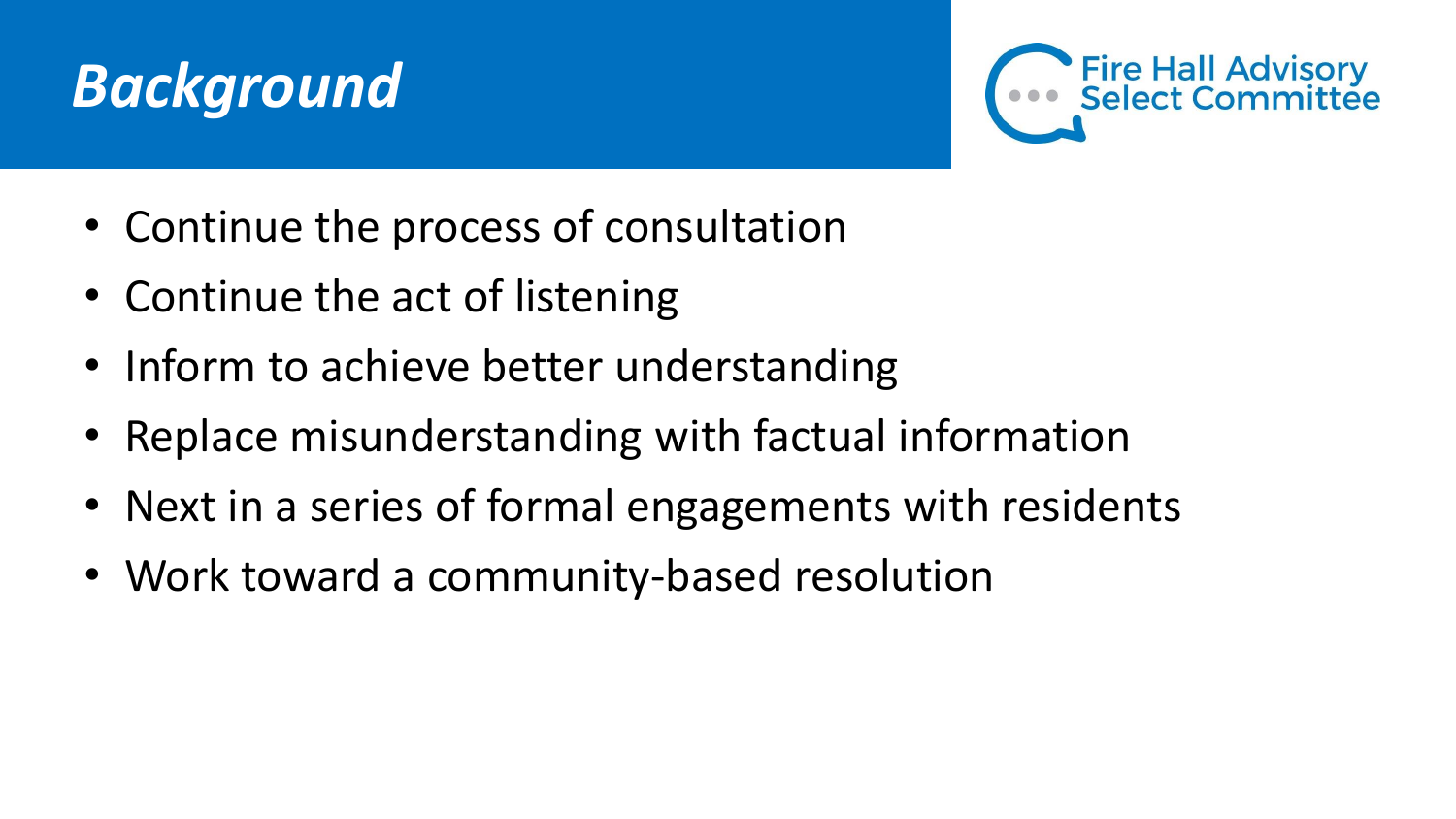



- Four conversations
- The Town and ASC are "seeking first to understand, then to be understood"
- Encourage everyone to engage, explain, and listen
- Intent is to engage in "active" listening
- We are all here to help you help us
- What we learn here will form the basis of future activities of the ASC and other processes
- Check out the story boards, as they contain detailed information for your consideration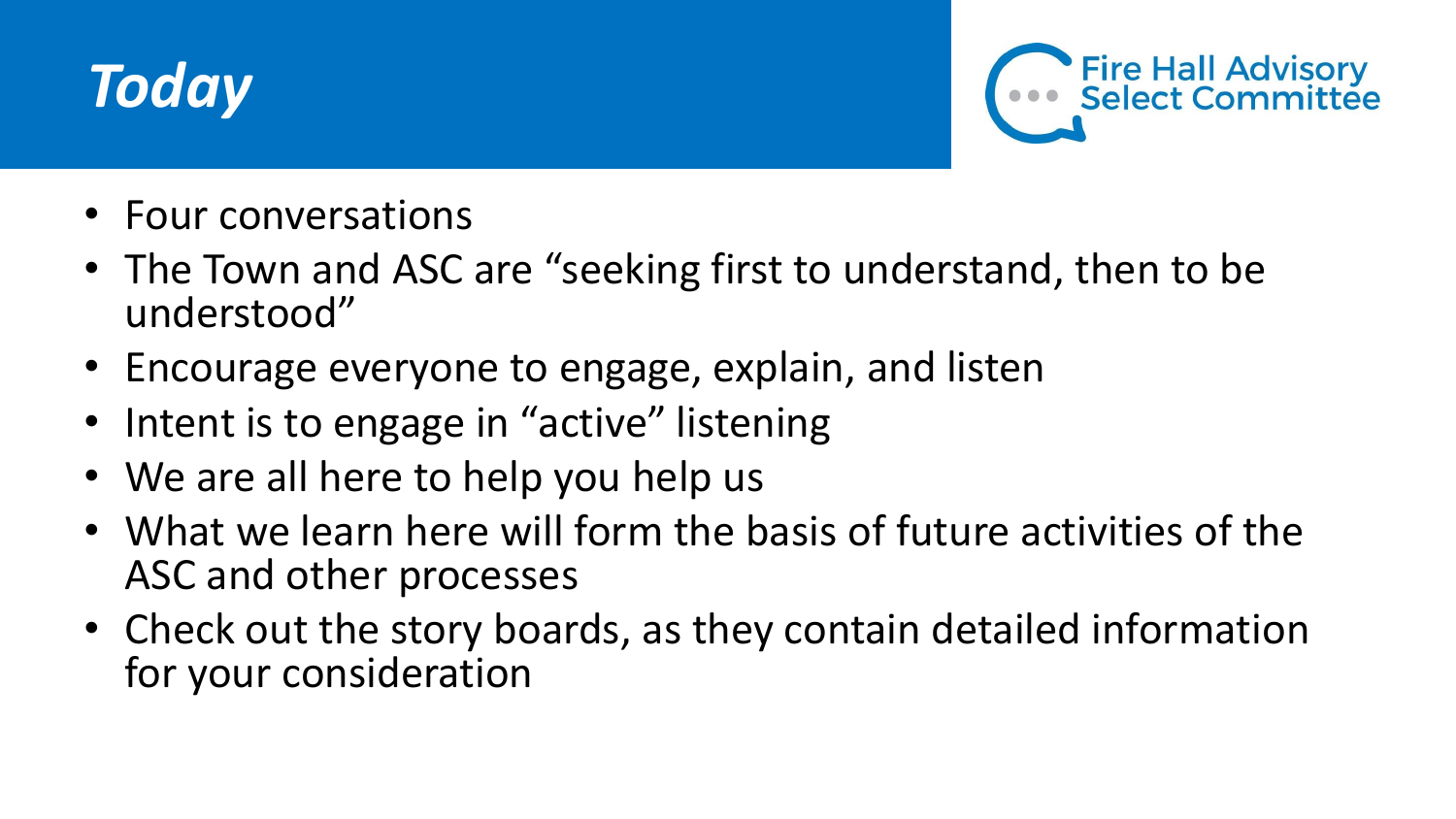#### *Process To Date*



- 2014 Identify need for new Fire Hall
- 2016 Host public info meetings
- 2017 Hold Referendum

#### **Previously**

#### This Spring **Consider:**

- 2018 Form ASC
- Review information
- Plan open houses, summer engagement

- •Fire Hall
- Site Selection
- •Cost
- Next Steps

#### **Today**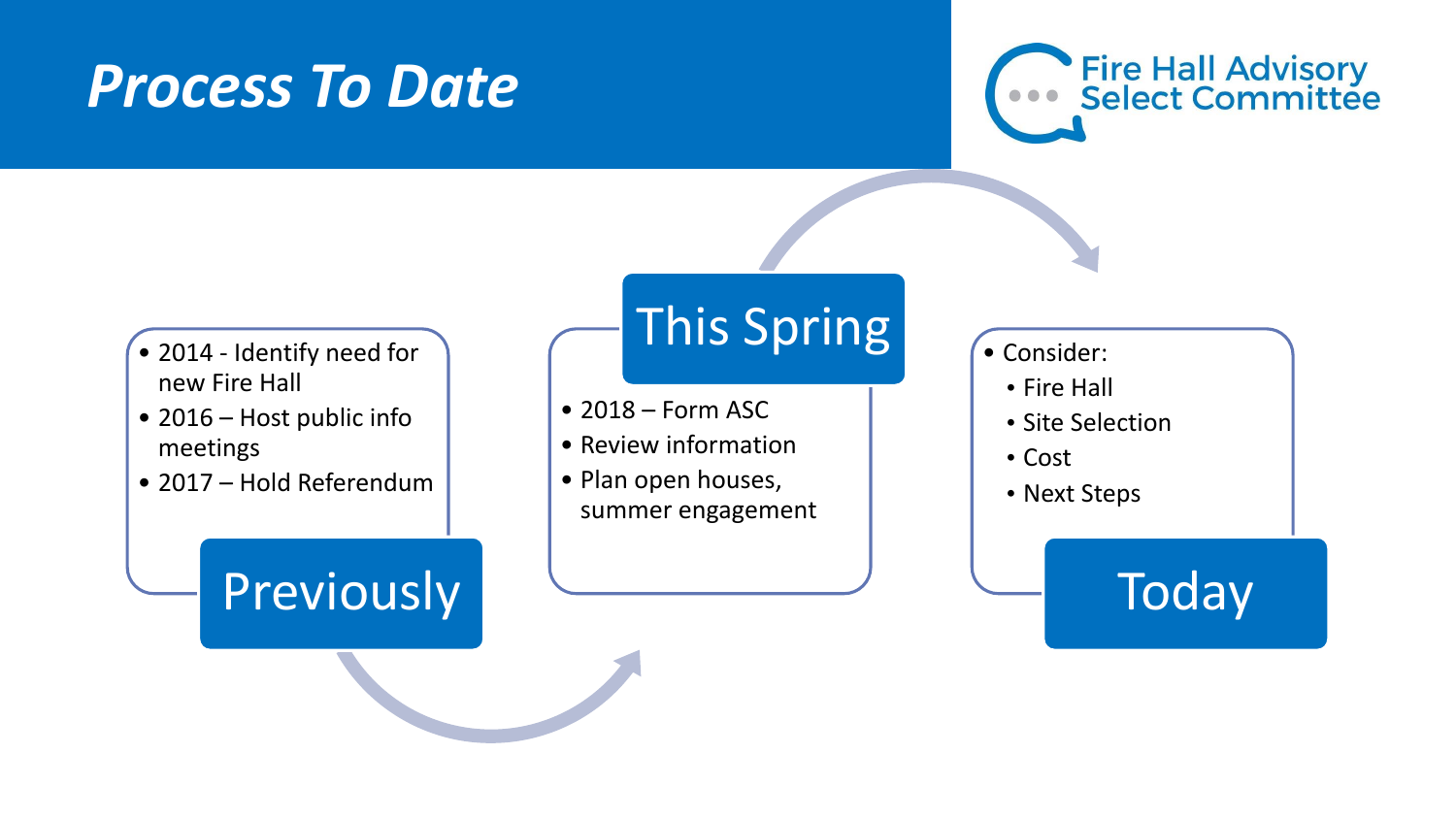## *What goes into a Fire Station?*



- Must be:
	- Compliant with BC Building Code and other construction codes
	- Compliant with WorkSafeBC Regulations
	- Professionally designed (e.g., reflect good engineering and design principles)
	- Accessible
	- Energy efficient
- Keep in mind EOC spaces multi-use functionality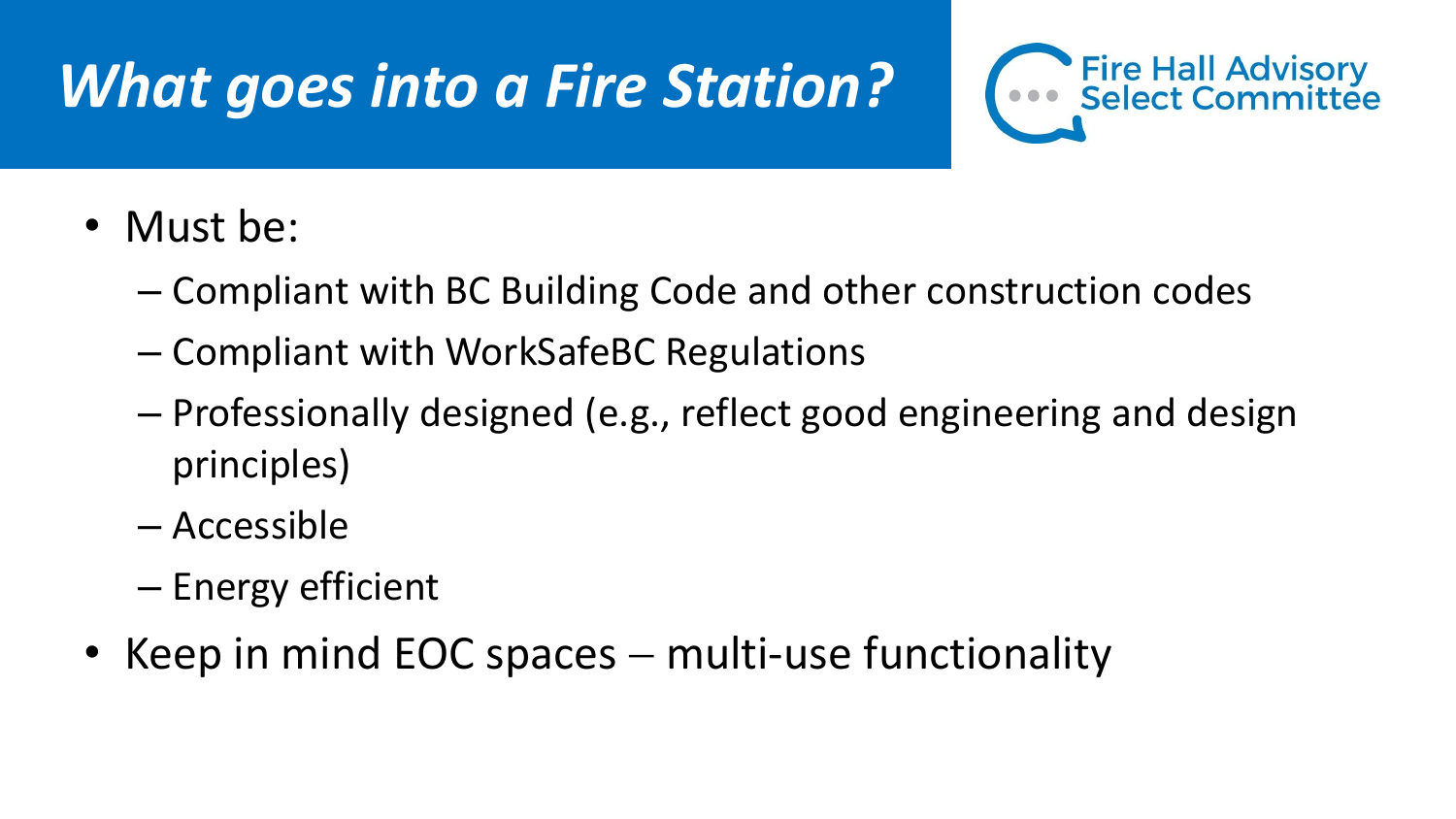## *Station Comparisons*





**BUILDING DESIGN GUIDE** 

- ASC came to conclusion of 14K square feet
- Nothing here that isn't widely accepted as basic requirements
- Good design practices
- Now that we have a good understanding of the size, we need to look at options for where to put it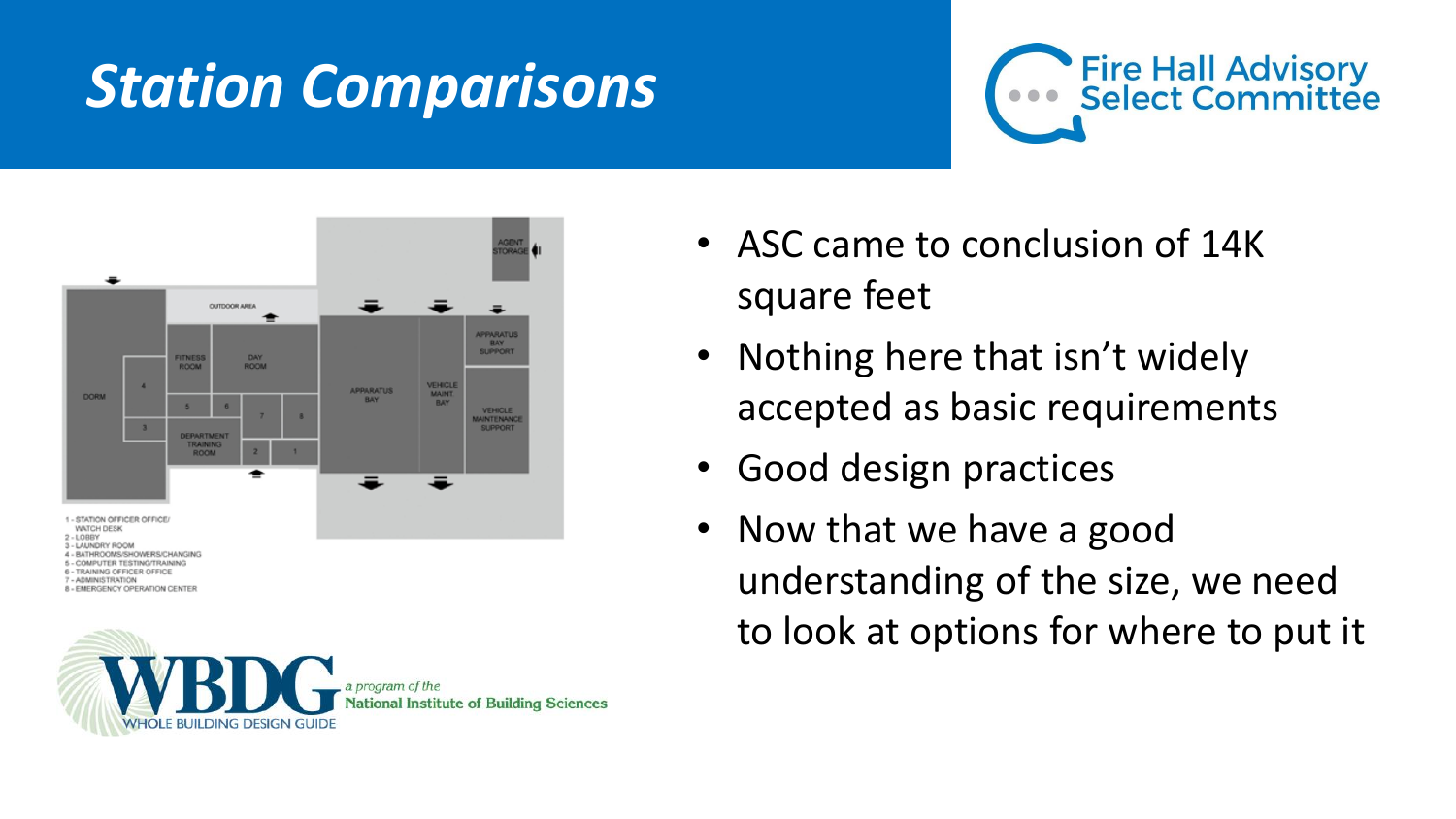#### **Where does it need to go?**



| Site #                  | <b>Site Locations</b> | <b>Meets</b><br><b>Minimum</b><br><b>Response Times</b><br>$(10 \text{ minutes})$ | <b>Site Footprint</b><br><b>Big Enough for</b><br><b>Current Needs</b> | <b>Already Own</b><br>the Land | <b>Site</b><br>Preparation<br><b>Costs</b> | Room for<br><b>Future</b><br>Expansion |
|-------------------------|-----------------------|-----------------------------------------------------------------------------------|------------------------------------------------------------------------|--------------------------------|--------------------------------------------|----------------------------------------|
| $\mathbf 1$             | Cedar St.             |                                                                                   |                                                                        |                                |                                            |                                        |
| $\overline{\mathbf{2}}$ | Cook St.              |                                                                                   |                                                                        |                                |                                            |                                        |
| 3                       | NW Blvd.              |                                                                                   |                                                                        |                                |                                            |                                        |
| 4                       | Vancouver St.         |                                                                                   |                                                                        |                                |                                            |                                        |



Meets All or Most Requirements / Least Cost



Meets Some Requirements / Some Costs

Meet None or Few Requirements / Most Cost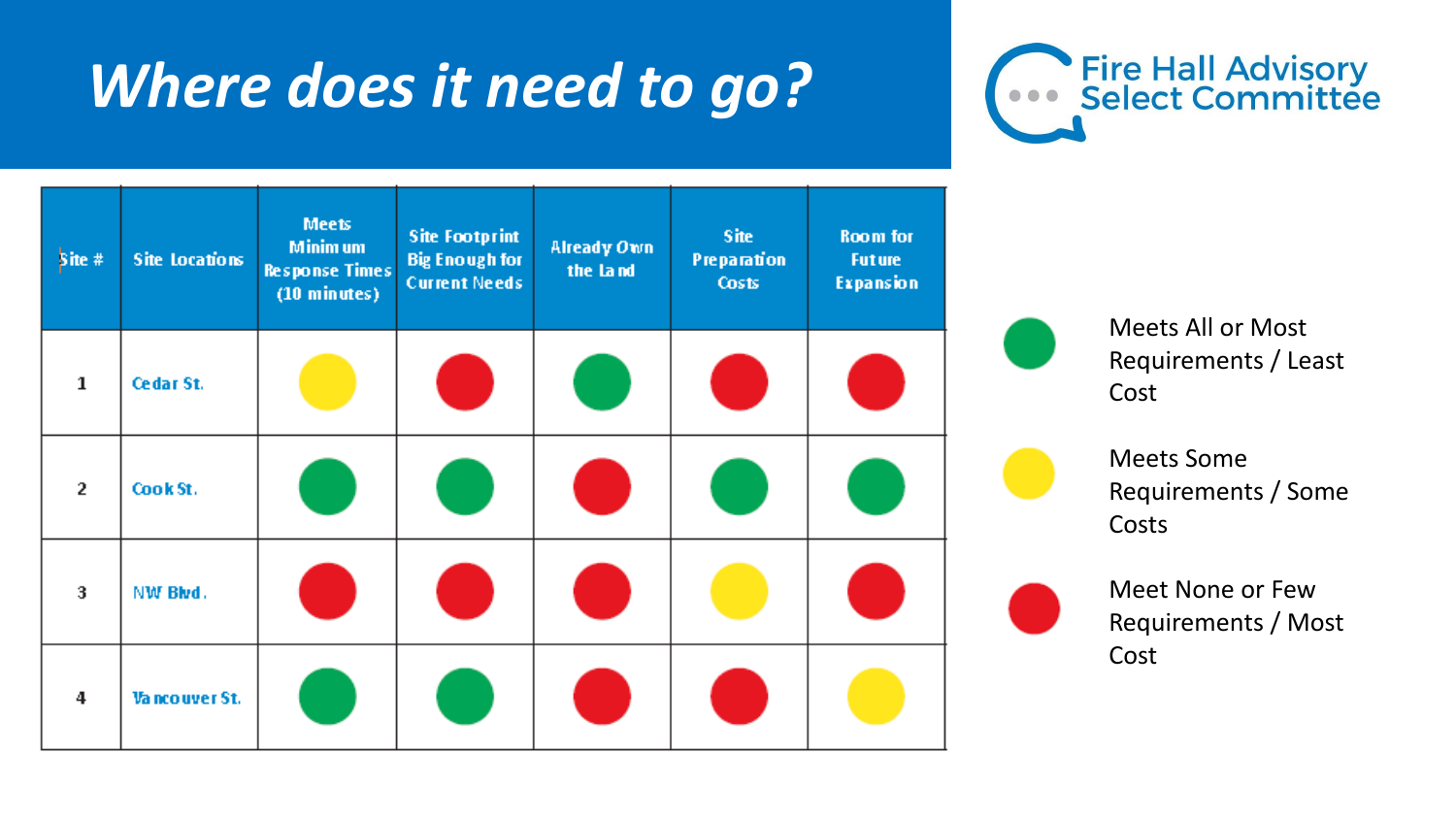## **How much is it going to cost?**



- There has never been a plan for a \$6.1M fire hall
- The question was an authorization with an upper costing limit / worst-case scenario
- Last approach was a full presentation  $-$  this time a sequential process of engagement and confirmation
- Have to go to market to see:
	- What alternatives are available
	- Formal bid pricing
	- Evaluation of alternatives
- The Town is simply seeking your input as to how to proceed with the rest of the process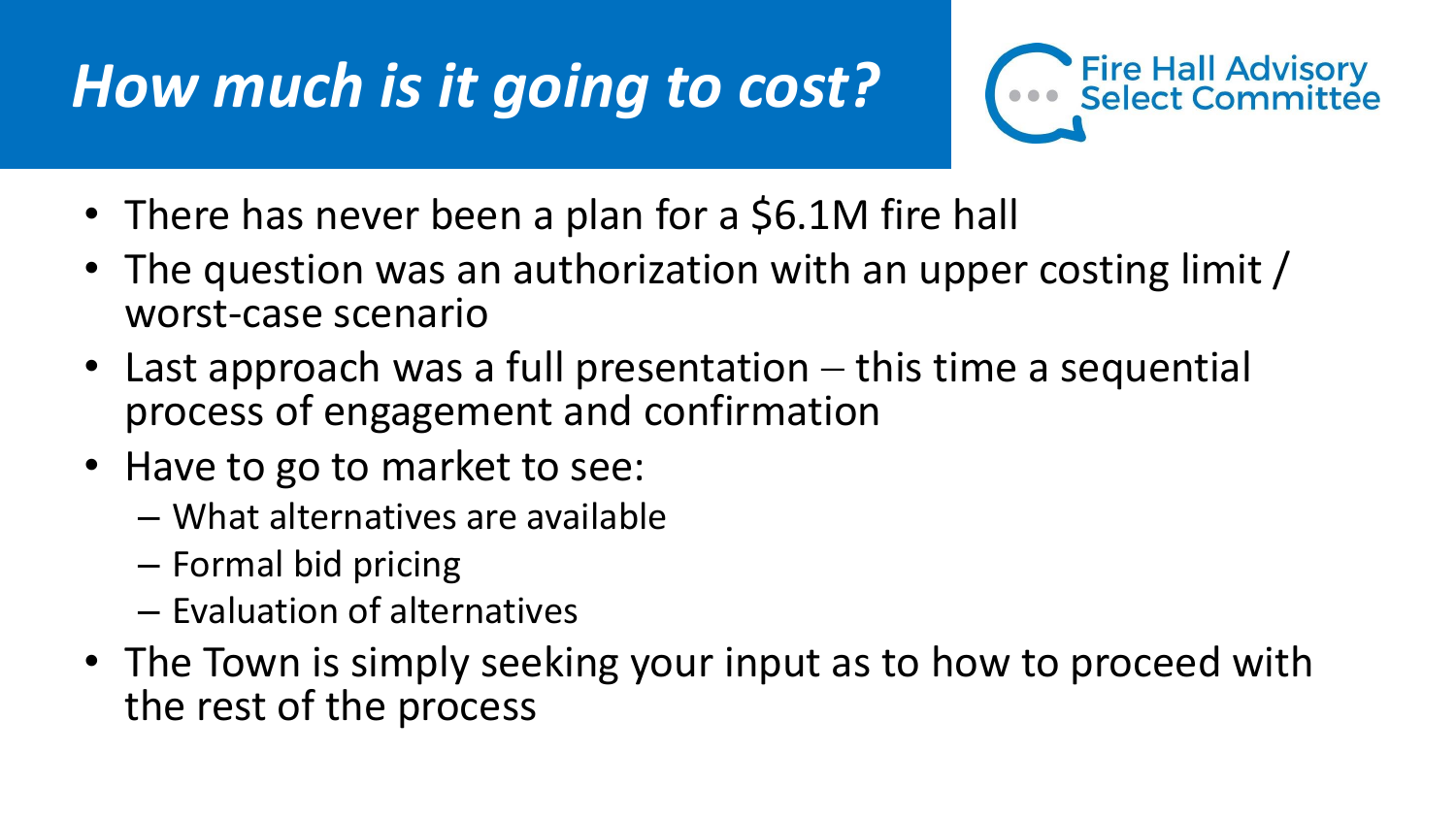#### *What goes into a Fire Station?*



#### **Fire Hall Comparisons**

| <b>Building and</b><br>Location                | <b>Date</b><br><b>Completed</b> | Size of<br><b>Community</b>       | <b>Estimated</b><br>Cost              | <b>Project</b><br>Size $(ft^2)$        | Cost /<br><b>Squarefoot</b>                            | Project<br><b>Status</b> | <b>Special Notes</b>                                                                                                                                                                                                                                                                                         |
|------------------------------------------------|---------------------------------|-----------------------------------|---------------------------------------|----------------------------------------|--------------------------------------------------------|--------------------------|--------------------------------------------------------------------------------------------------------------------------------------------------------------------------------------------------------------------------------------------------------------------------------------------------------------|
| Gabriola<br>Fire Hall                          | $~^{\sim}$ 2013                 | ~4045                             | $^{\sim}$ \$4,000,000 <sup>1</sup>    | $^{\prime\prime}$ 13,000 $^8$          | ~\$307.69                                              | Completed                | Volunteer fire hall - no career or WEP members, 4 tandem bays.                                                                                                                                                                                                                                               |
| Central Saanich<br>Fire Hall                   | ~2014                           | $^{\sim}16,814$                   | $^{\circ}$ \$6,545,160 $^2$           | $^{\circ}21,500$ <sup>9</sup>          | ~95304.43                                              | Completed                | Composite Fire Department - 4 full time career staff + administration, 4 tandem bays, LEED Silver, full<br>training yard, 50+ parking spaces, pumper test, and full construction of off-site services.                                                                                                       |
| Qualicum Beach<br>Fire Hall                    | ~2015                           | ~8943                             | $^{\circ}$ \$6,365,136 $^{\circ}$     | $^{\prime\prime}$ 18,020 <sup>10</sup> | $^{\sim}$ \$353.23                                     | Completed                | Composite Fire Department with full time staff + administration, 4 tandem bays + FCM grant and<br>high level energy savings. This cost included 50+ parking spaces, training yard, pumper test pit, and<br>off-site services. Received \$460,000 in sustainable grants.                                      |
| Logan Lake<br>Fire Hall                        | ~2017                           | ~1993                             | ~\$3,400,000 4                        | $^{\sim}10,000$ 11                     | $^{\sim}$ \$340.00                                     | Completed                | Composite fire hall with full time Fire Chief, 3 tandem bays, all wood building, 15 parking spaces.                                                                                                                                                                                                          |
| Osoyoos<br>Fire Hall                           | $^{\sim}2016$                   | ~1085<br>+ Service Area           | $^{\circ}$ \$6,619,800 5              | $^{\prime\prime}$ 17,330 $^{12}$       | $^{\sim}$ \$381.98                                     | Completed                |                                                                                                                                                                                                                                                                                                              |
| East Courtenay<br>Fire Hall                    | In Progress                     | $^{\sim}26,000$<br>+ Service Area | $^{\circ}$ \$5,692,000 <sup>6</sup>   | $^{\prime\prime}$ 16,576 <sup>13</sup> | $^{\sim}$ \$343.39                                     | Design<br>Development    | One of two fire halls - career fire department                                                                                                                                                                                                                                                               |
| View Royal<br>Public Safety<br><b>Building</b> | ~2015                           | $^{\sim}10,480$<br>+ Service Area | $\frac{1}{2}$ 57,370,000 <sup>7</sup> | $^{\sim}20,000^{14}$                   | $^{\sim}$ \$368.50                                     | Completed                | Concrete / engineered steel construction, built according to legislative standards and the BC Building Code.                                                                                                                                                                                                 |
| Proposed<br>Creston<br>Fire Hall               | To Be<br>Determined             | ~5351<br>+ Service Area           | To Be<br>Determined                   | $^{\prime\prime}$ 14,000 <sup>15</sup> | Per Altus<br>Construction<br>Guide<br>Est. \$300-\$350 | To Be<br>Determined      | Estimate for cost per sq. ft based on Altus Group 2018 Construction Cost Guide. Referendum would<br>be to ask for approval to borrow up to a maximum amount. Actual project cost is based on design,<br>type of construction materials, grants, and fundraising, which would all help to reduce actual cost. |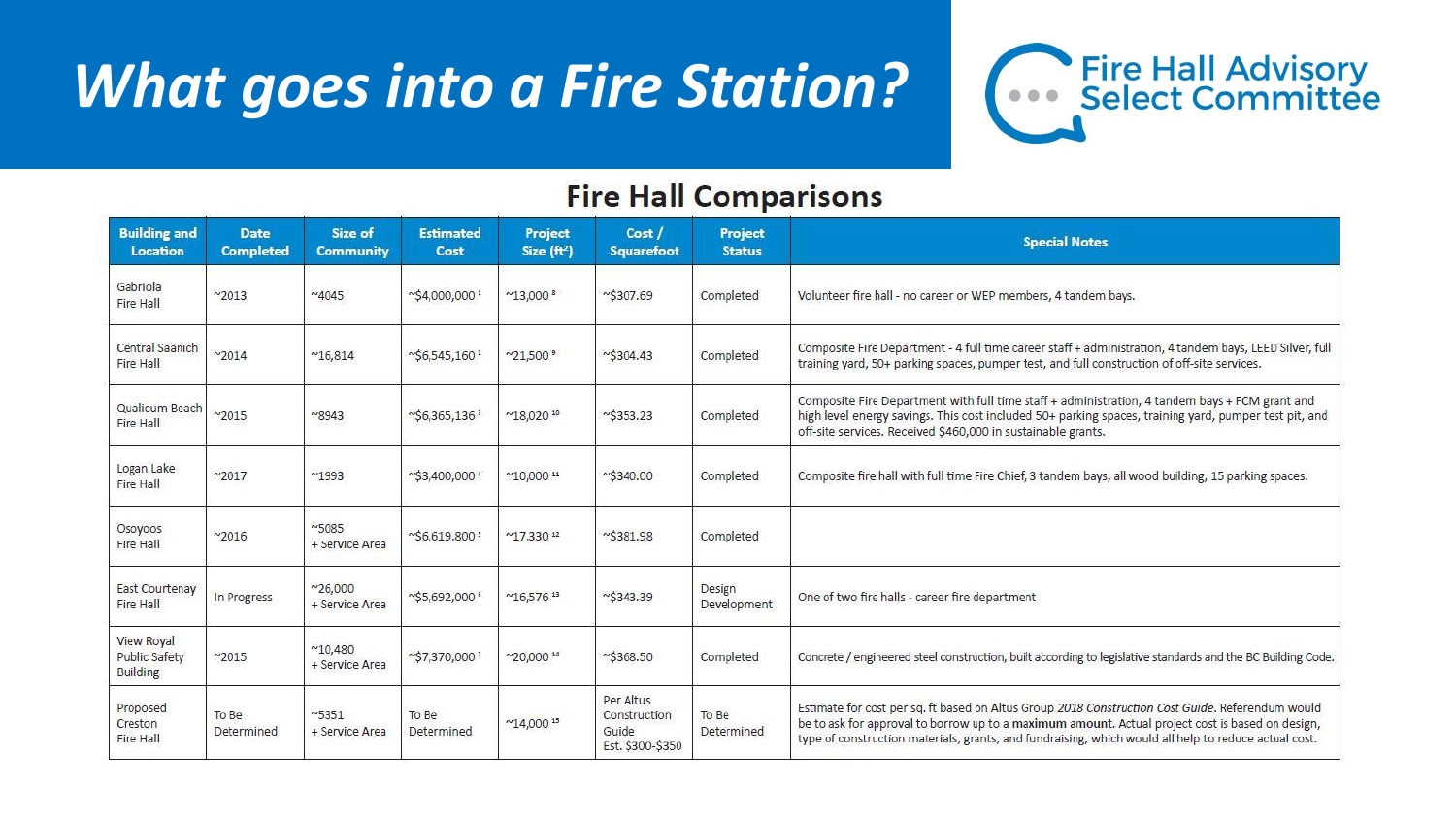### *How do we move forward?*



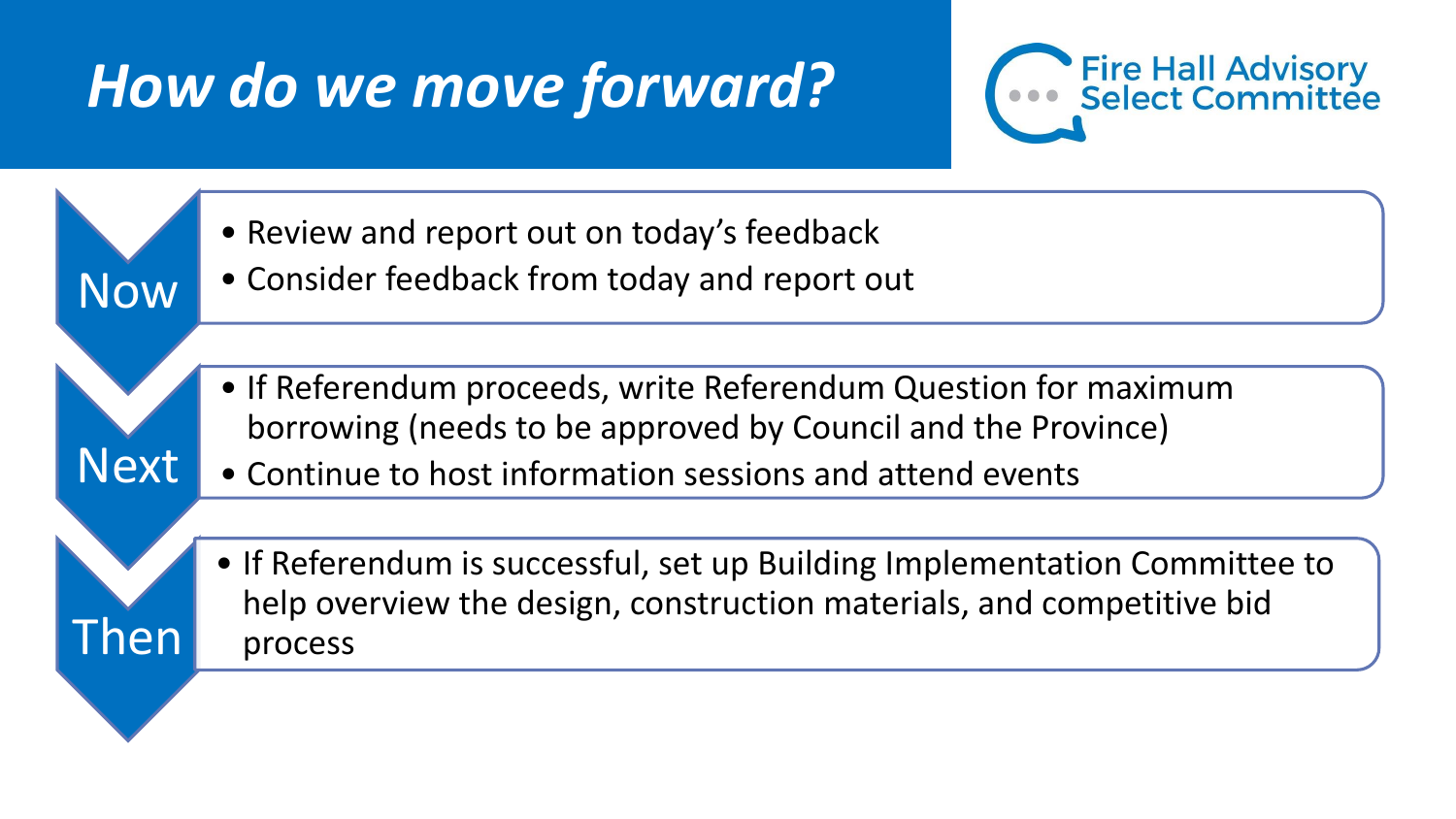### *Where do we go from here?*



- What are Town and ASC plans to move forward?
- How do we respect consultation inputs, but get a new fire hall?
- How do ASC principles influence the project moving forward?
- Will there be a referendum this fall?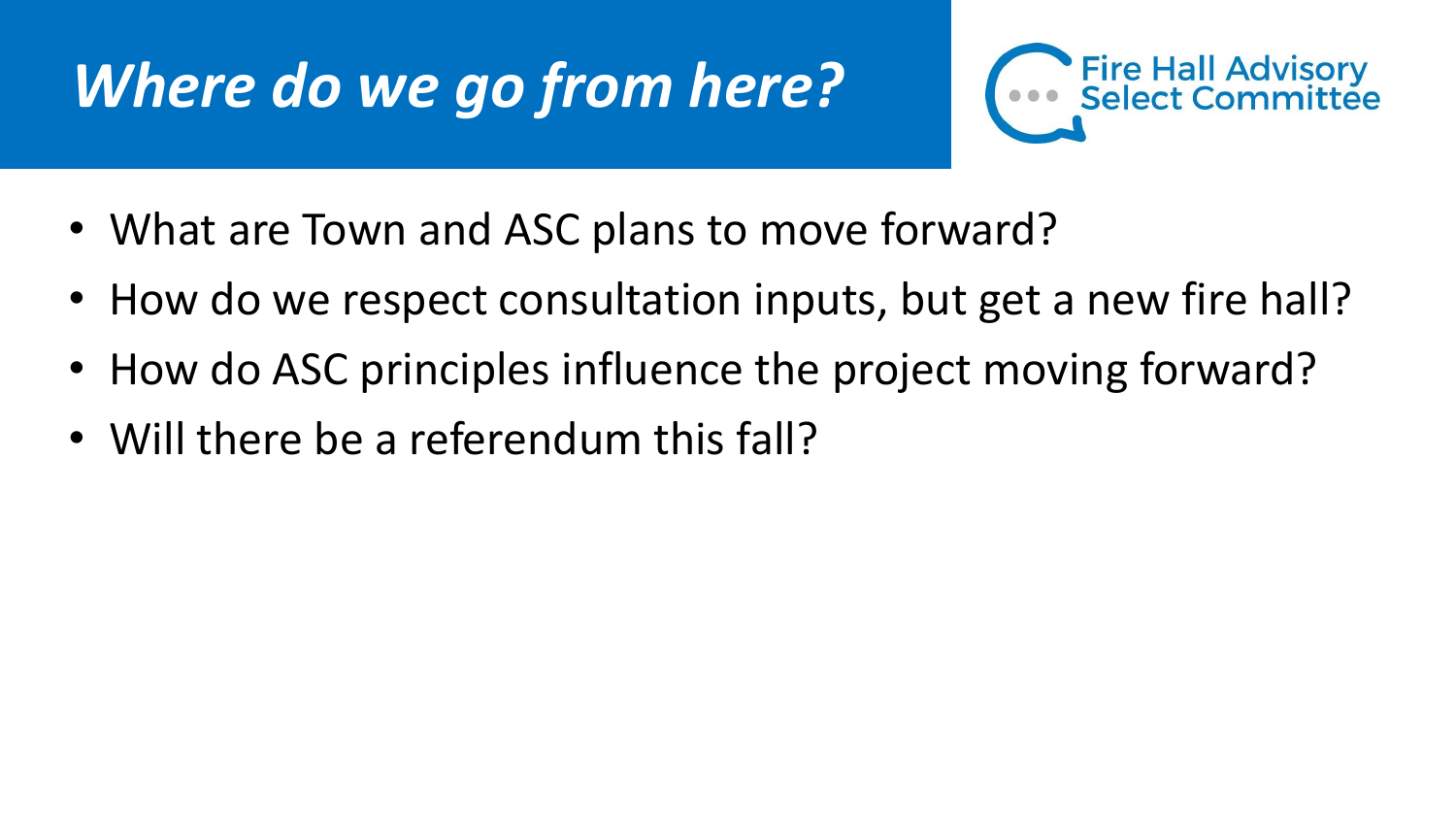### **Small-Group Conversations**



- Four small-group conversations with technical experts and ASC members
- Approximately 25 minutes each, then switch, 3 rotations, then recorders will report out
	- What questions do you have?
	- What else do we need to consider?

#### **Table Topics**

- SITE: Where does it need to go?
- SIZE: What does it need to have in it?
- COST: How much will it cost?
- NEXT: How do we move forward?